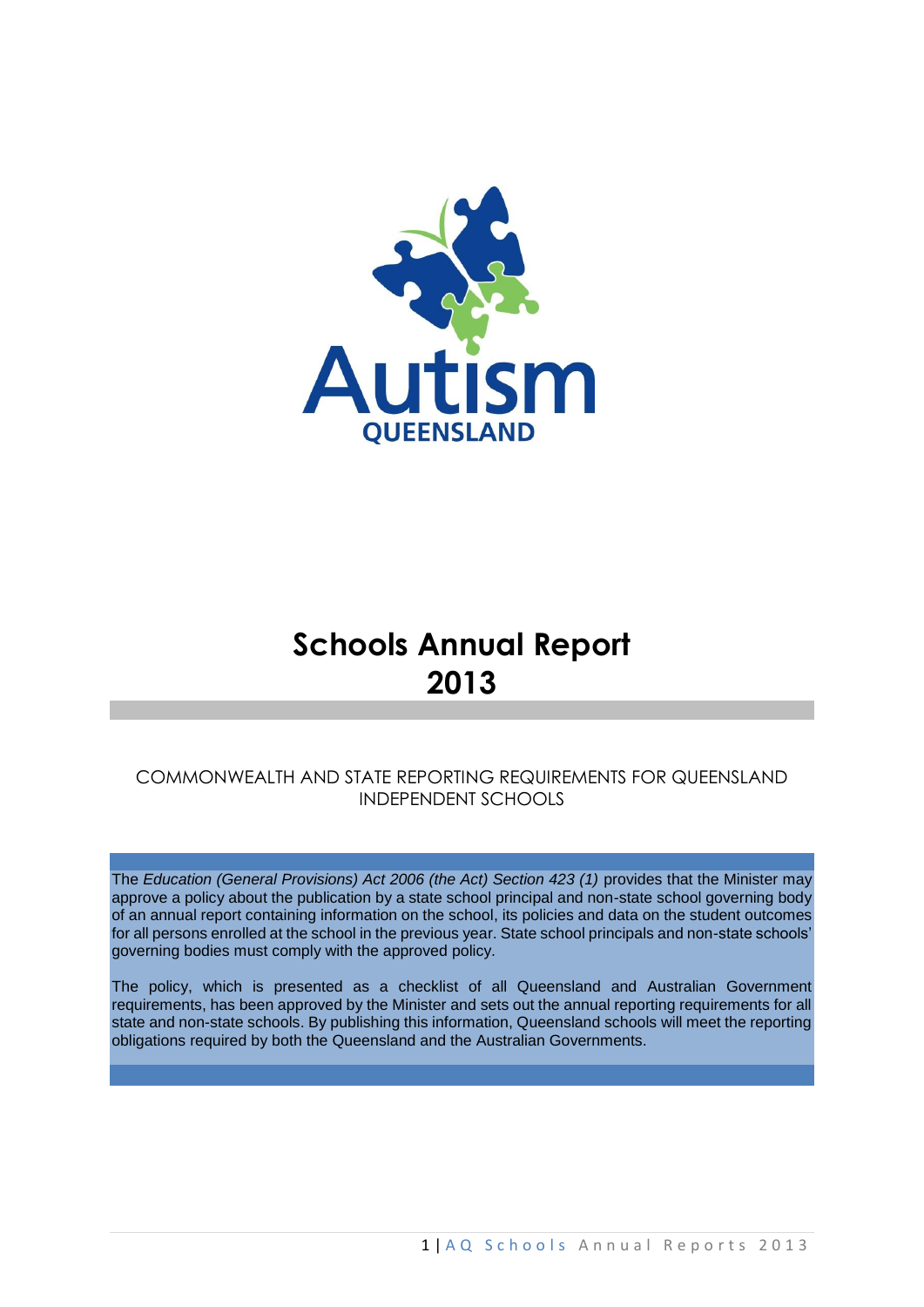#### **School sector:**

Autism Queensland runs two Education and Therapy Centres in Brisbane at Brighton and Sunnybank Hills that operate as accredited Independent Schools. Both provide a range of group placement options for children diagnosed with an Autism Spectrum Disorder (ASD) from Prep to Year 12.

#### **School's address:**

Sunnybank Campus **Brighton Campus** Brighton Campus 437 Hellawell Road 136 North Road Sunnybank Hills Qld 4109 Brighton Qld 4017 Ph: 07 3273 0000 Ph: 07 3631 6300 Fax: 07 3273 8306 Fax: 07 3631 6388 [Sunnybankschool@autismqld.com.au](mailto:Sunnybankschool@autismqld.com.au) [Brighton@autismqld.com.au](mailto:Brighton@autismqld.com.au)

Contacts:

Jandee Laidlaw (Principal Sunnybank School) Amra Bazdar (Principal Brighton School)

Website: [www.autismqld.com.au](http://www.autismqld.com.au/)

**Total enrolments for 2013:** 

Average student enrolment for 2013:

144 attended placement across the period of 2013 school year.

**Year levels offered:** 

Prep to Year 12.

**Co-educational or single sex:** 

Co-educational.

**Distinctive curriculum offerings:** 

Building upon the developments of the introduction of the Australian Curriculum (AC) areas of English and Maths, this year saw the inclusion of Health and Physical Education. In preparation for 2014, the school team explored the particular use of five of the seven AC general capabilities areas to assist students in achieving better curriculum outcomes across their split educational placements.

These areas were: Literacy, Numeracy, Information and communication technology capability, Critical and creative thinking, and Personal and social capability. The general capabilities encompass the knowledge, skills, behaviours and dispositions that, together with curriculum content in each learning area, will assist students to live and work successfully in the 21st century.

Literacy continues to be a curriculum priority within the AQ Schools. All students who began their placement in 2013 received an initial assessment of their literacy skills. Based on this information, and additional information gathered by the wider Autism Queensland multidisciplinary team, and/or external stakeholders, these results were used to design individualised literacy goals in all Individual Education Plans.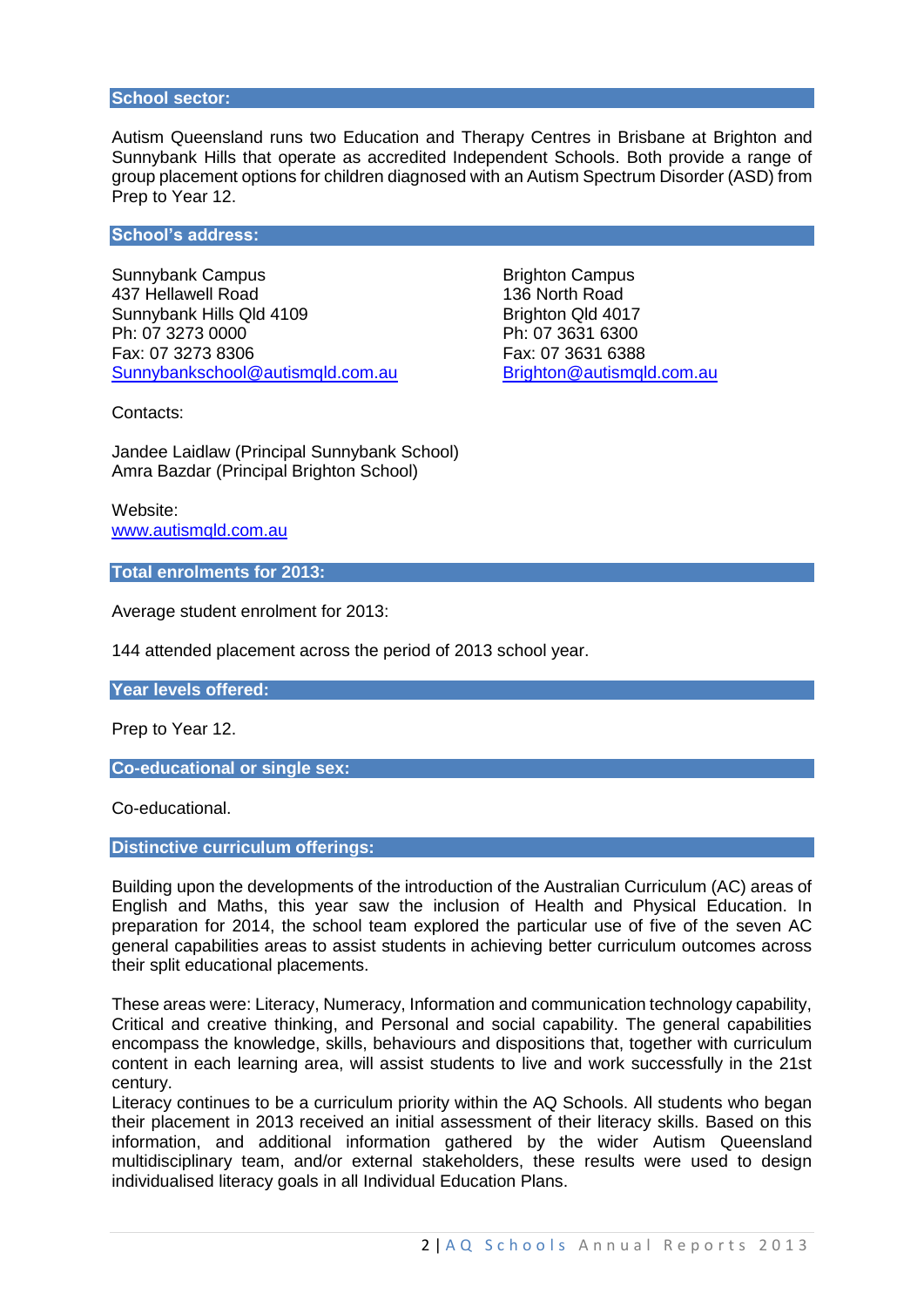In addition, two Sunnybank-based senior teachers participated in ISQ's Literacy & Numeracy Coaching Academy. The funding provided for this significant professional development opportunity afforded attendance for these Senior Teachers at ongoing and high level face to face and online workshops; as well as release time to provide direct coaching to colleagues, analysis of literacy teaching processes, and the development of assessment and teaching resources to enhance the literacy practices of the school, and most importantly literacy outcomes for students. This has been an exciting and extremely beneficial project for the teachers involved and the wider school team.

Autism Queensland's comprehensive educational approach for school aged students is a curriculum focused on the core characteristics of ASD, these being:

- Social Skills
- Communication
- Sensory Information Processing
- Adaptive Behaviour
- Stress Management
- Daily Living Skills
- Community Access
- Play and Recreation Skills.

This is achieved through:

 $\bullet$ 

- Modified academic curriculum
- Individualised programs tailored to the students' developmental needs and strengths
- Small group setting
- Multidisciplinary team including teachers, speech pathologists, occupational therapists, psychologists and social worker
- Inclusive programs that support students maintaining and improving participation in their local school setting
- Collaboration and consultancy with key stakeholders
- Structured learning and skill building based upon positive behaviour support techniques
- Focus on functional life skills
- Environmental modifications and supports
- Emphasis on generalisation
- Supported transition
- Parent education and training.

The role of the AQ Schools is to assist students to develop strategies to overcome, minimise or manage difficulties associated with their ASD so they can experience success as learners in their 'home' school, participate in all aspects of the mainstream school curriculum, and complete their formal education.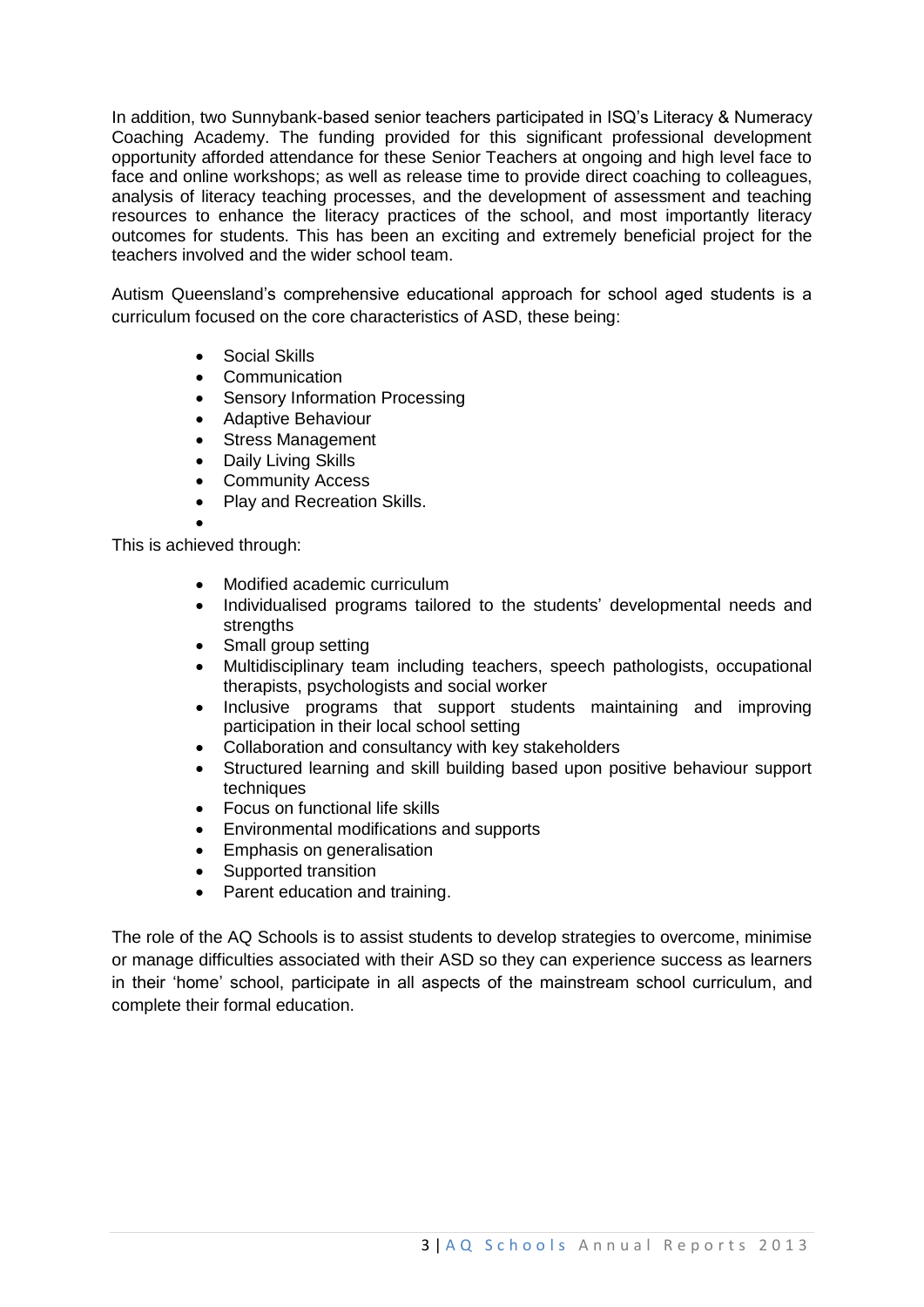#### **Extra-curricular activities offered at Autism Queensland:**

- Community Access
- Parent Support Groups
- Parenting Programs
- Sibling programs and activities
- Annual Go Blue For Autism fundraising and awareness campaign
- Sports Day/s
- End of year Concert and Markets
- Holiday Programs

#### **Social climate:**

Autism Queensland's philosophy and approach, which permeates all aspects of service delivery especially within the Schools, is based on the following:

## *Our Vision*

Autism Queensland will partner with children, adults and families impacted by Autism Spectrum Disorder to make positive difference in their lives through choice and opportunity

#### *Our Mission*

Support the successful transition through every stage of the lives of people living with Autism Spectrum Disorder.

#### *Our Values*

- Excellence in practice
- Realistic and honest communication
- Urgency in actions
- Embrace diversity
- Inclusive of all stakeholders
- Outcome orientated

Autism Queensland's educational approach is based on the organisation's commitment to individuals with Autism and their families. Our approach is based on the needs of the individual child and the needs identified in the student's Individual Education Plan (IEP). Autism Queensland's model of services is comprehensive and does not follow any single recognised educational approach or methodology. Many of the single-strand philosophical notions (e.g. discrete trial instruction or facilitated communication) have many valuable strategies but are not appropriate or sufficient for every individual.

An eclectic or comprehensive approach allows teachers and therapists to use elements of several effective approaches in a way that meets the needs of each child. "There is consensus among well respected scholars in the field of Autism that there is no empirical basis for recommending one approach or endorsing a single program as being superior for all individuals with ASD" (Dunlop & Fox, 2002; Heflin & Simpson 1998a).

The goal we have for all students enrolled in a group placement at AQ Schools is to develop in all students the skills that will enable them to participate to the fullest extent in their home school and local community. In providing this, Autism Queensland follows the "Principles for Effective Education in ASD" (Jordan, R; 2005).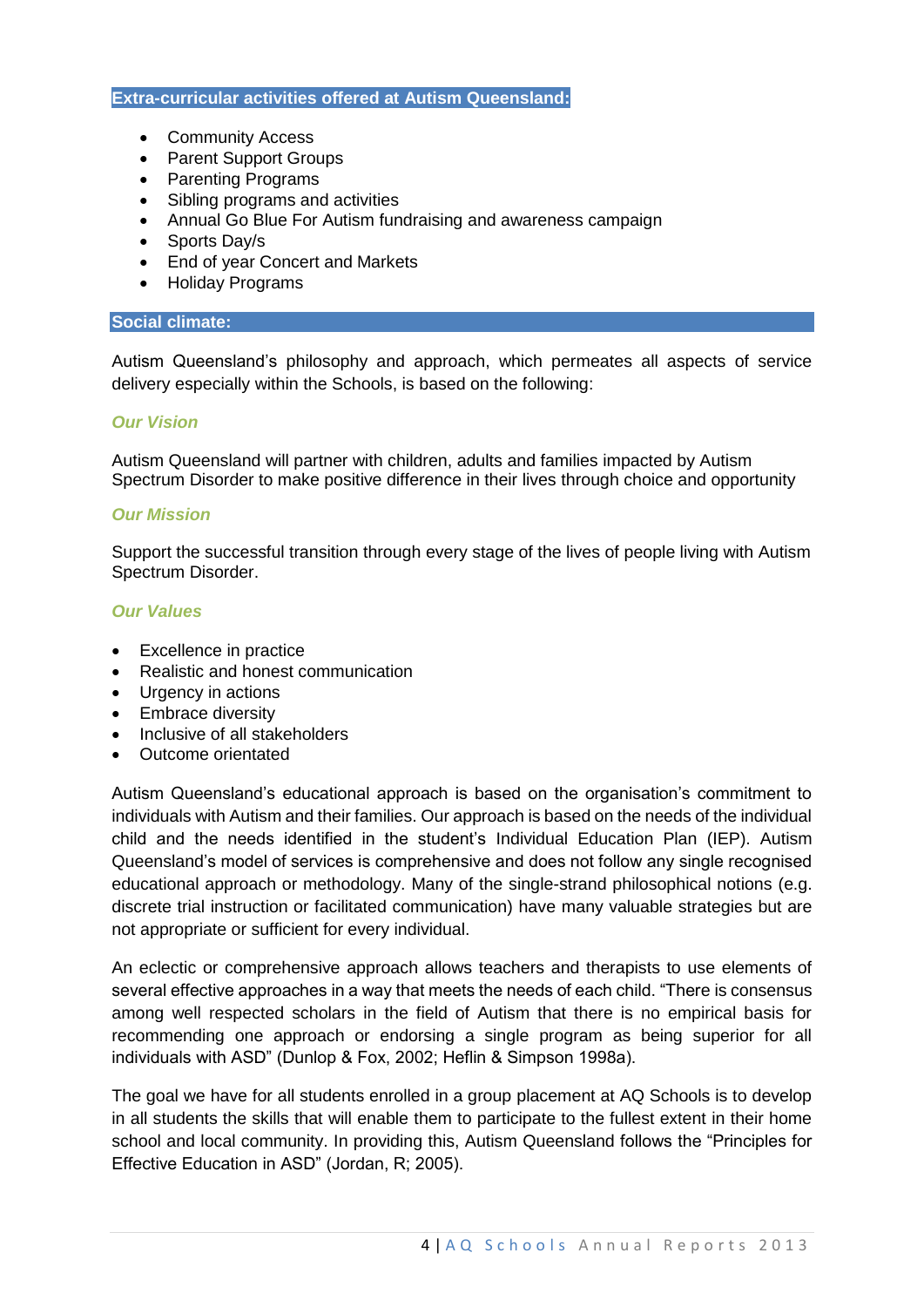These are to:

- Reduce stress
- Harness the strengths and interests of students
- Compensate for weaknesses
- Develop independence
- Increase social and emotional understanding
- Improve communication
- Facilitate flexibility.

# **Parental involvement:**

Autism Queensland is committed to working within its school campuses in a highly collaborative model. A full range of professionals - teachers, occupational therapists, psychologists, speech pathologists, social workers, teacher aides, parents and other professionals and caregivers, develop appropriate IEPs. Because of this wide involvement with goal setting and strategies, our programs are owned by the whole school and all elements of the student's human network.

This approach ensures generalisation of knowledge to other settings such as home, local school setting, and the community. Close collaboration with home school staff ensures that the skills focused on during placement are pertinent issues and required skills for the student when attending their setting.

Collaboration with parents regarding issues experienced at home or when participating in family or community activities makes up the basis of community access. Home school staff are invited to visit students to see them 'in action' at Autism Queensland, and parents are scheduled for parent contact sessions each term. The philosophy behind such processes is to enhance the generalisation of skills between settings, to share ASD knowledge and strategies, and to gain regular feedback that programs and placements continue to meet student needs. Autism Queensland in recent years also introduced goal based home/school communication books to track daily progress towards IEP goals and ongoing programming needs.

Feedback from 2013 indicated that 100 percent of parents felt their child was happy, safe and well supported in the Autism Queensland school environment. Whilst obtaining such information from our students would be a challenge, given that they range in age from five to 18 years of age with varying cognitive abilities, parents prove a highly reliable reporter for such information as they attend parent contact sessions each term on different days and for different sessions so are able to observe for themselves their children within the overall Autism Queensland environment and with different staff.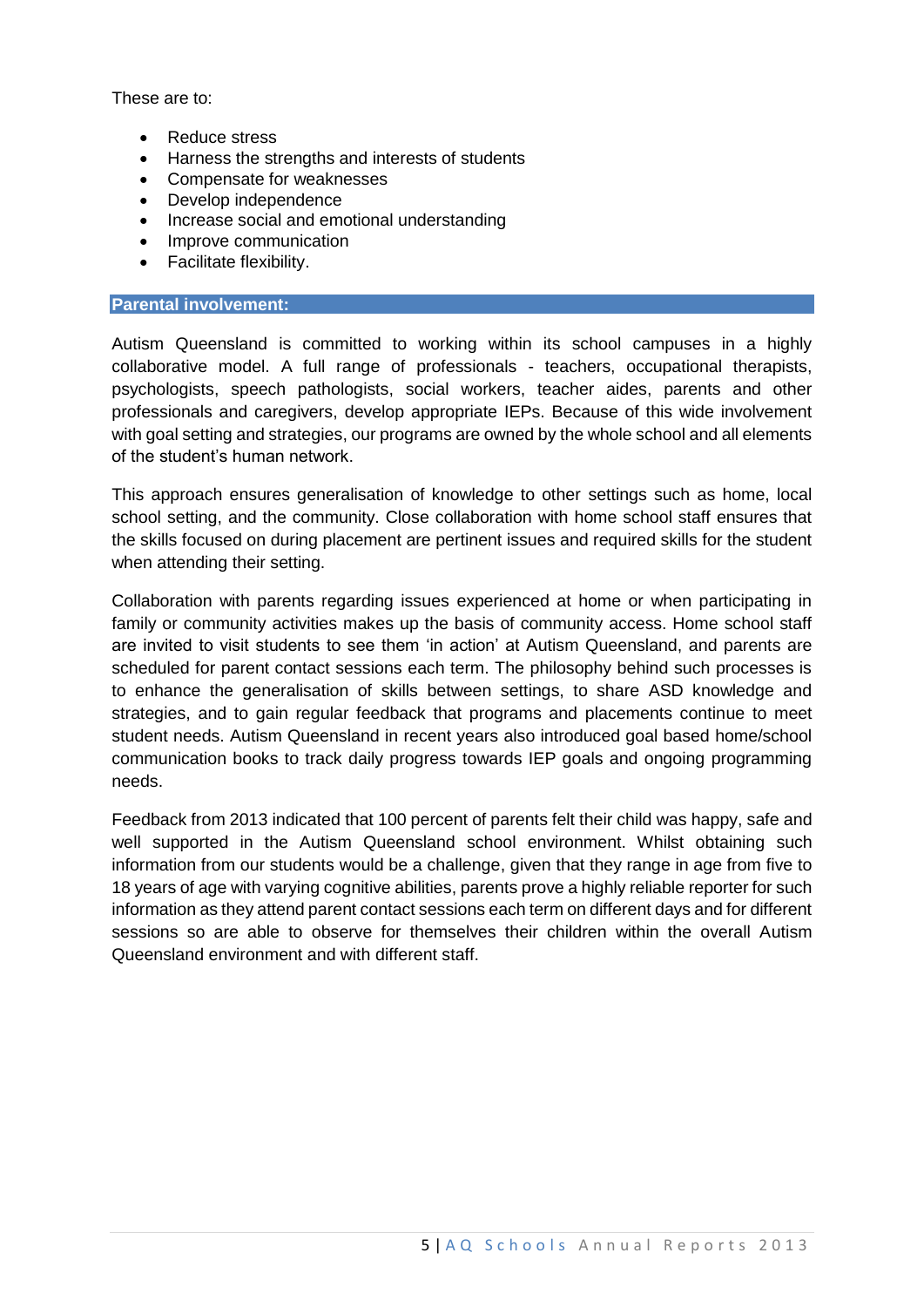#### **Staffing:**

| <b>Workforce Composition</b> | <b>Teaching Staff</b> | Non-teaching Staff | Indigenous Staff |
|------------------------------|-----------------------|--------------------|------------------|
| <b>Headcounts</b>            | 23                    | 72                 | Nil              |
| Full-time equivalents        | 12.7                  | 31.8               | Nil              |

| <b>Qualifications of Teachers</b> |                                                  |  |  |
|-----------------------------------|--------------------------------------------------|--|--|
| Highest level of attainment       | Number of classroom teachers<br>& school leaders |  |  |
| Doctorate                         | 0                                                |  |  |
| <b>Masters</b>                    | 1                                                |  |  |
| <b>Bachelor Degree</b>            | 21                                               |  |  |
| Diploma                           | 1                                                |  |  |
| Certificate                       | 0                                                |  |  |

#### **Professional Development:**

Autism Queensland is committed to professional development and prioritises opportunities for all staff that will enhance the quality of services delivered by professional and support staff within the organisation.

All staff within the school system participate in an annual performance review that identifies strengths and areas where performance can be enhanced through coaching and mentoring, professional development and access to training opportunities. Each school professional works with the Principal to identify their professional goals for the year during this process. The performance review process serves as the basis for identification of development needs and facilitates an individually tailored approach to professional development.

Teacher aides and ancillary staff such as bus drivers and bus escorts all participate in relevant professional development focussing on critical elements of their roles.

All staff who attend external professional development programs are required to share learning with their peers – either informally within the School teams or by means of a presentation at staff meetings. This promotes cross-disciplinary knowledge and understanding, ultimately improving the quality of service provided to students and their families.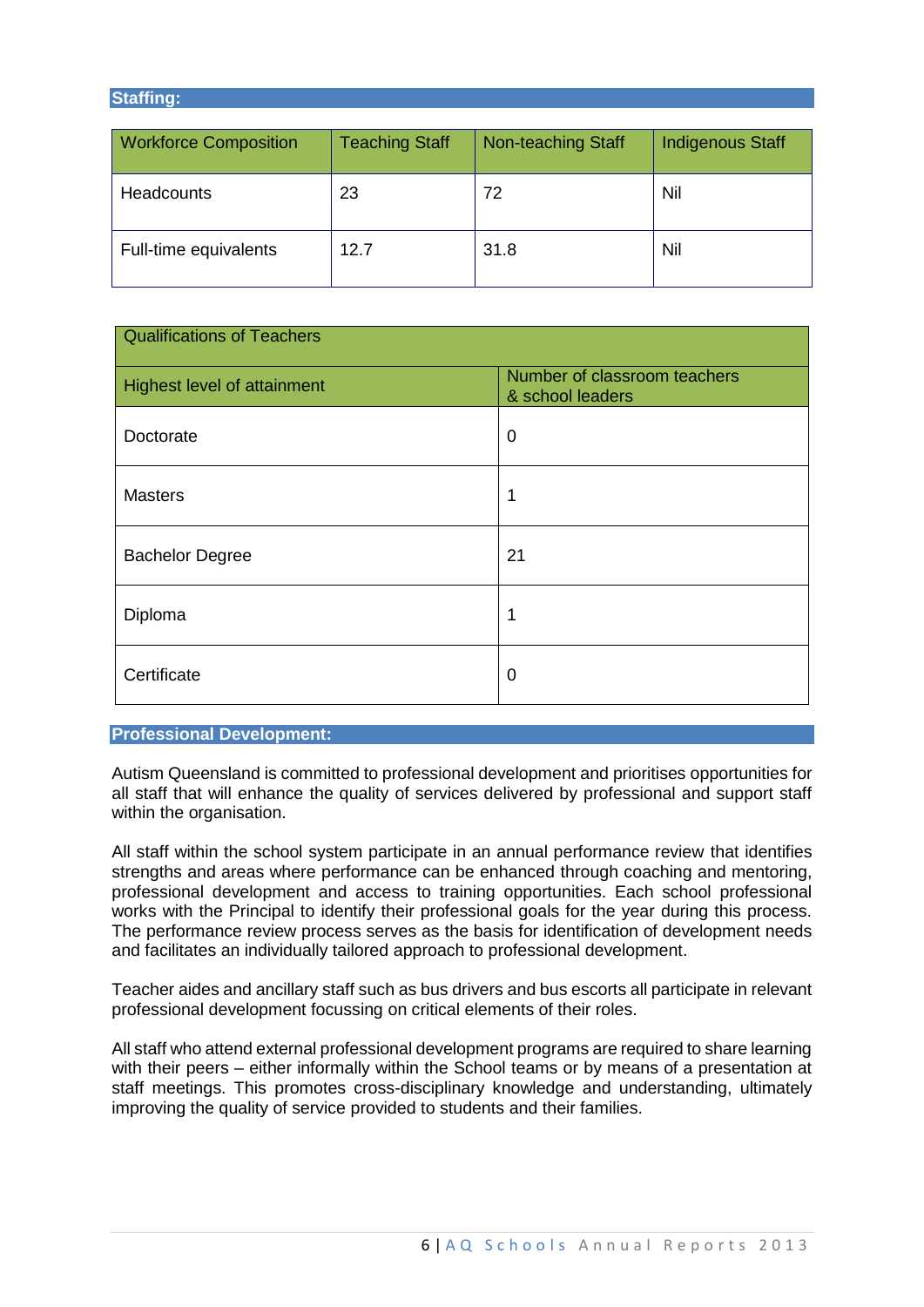#### **Expenditure on and staff participation in professional development 2013:**

The total funds expended on staff professional development in 2013 was \$23,160.

Highlights on the AQ Schools professional development calendar included:

- Clinical conversations on ASD
- Asia Pacific Autism Conference
- Differentiating Instructional Practices
- Positive Practices in Behaviour Support
- Jolly Grammar
- Integrating Ipads into your Classroom Learning Support and Special Education
- Unpacking Attachment Disorder
- Teaching Traumatised Children
- Occupational Performance Coaching
- FPQ: Traffic Lights Master Class
- ISQ Literacy & Numeracy Coaching Academy
- Bronze Medallion
- Eduteach National Congress & Exhibition
- Mindfulness
- Team Teach.

There was 100% involvement by teaching staff in professional development activities in 2013.

#### **Student Performance:**

Students attending AQ Schools do not participate in NAPLAN testing during their placement. However, students may participate at their 'home school'. It should be noted that while many students enrolled in the AQ Schools may also be exempt from NAPLAN testing, such decisions regarding exemption are determined by a student's 'home school' staff and their parents.

All students attending AQ Schools have an IEP with goals set across curriculum areas. IEPs are reviewed six monthly in collaboration with the AQ School Team, 'home school' staff and parents.

AQ Schools use the *School Function Assessment* as an assessment tool to identify the strengths and limitations of students in relation to school-related functional tasks. Information gathered assists in identifying where intervention is needed so that IEP goals over a student's placement can focus on these areas.

Analysis of data for students who completed their placement in 2013 shows:

- Task-behaviour/completion improved between 10%-32%
- Functional communication improved between 13%-28%
- Memory and Understanding improved 12%-48%
- Behaviour regulation improved between 8%-20%
- Compliance with adult directives and school rules improved between 13%-35%
- Positive interactions improved between 7%-13%
- Following social conventions improved between 15%-24%
- Personal care awareness improved between 22%-25%.

The areas outlined above are in line with what has been identified as core *characteristics of Autism* and are imbedded in the school curriculum and its multidisciplinary approach.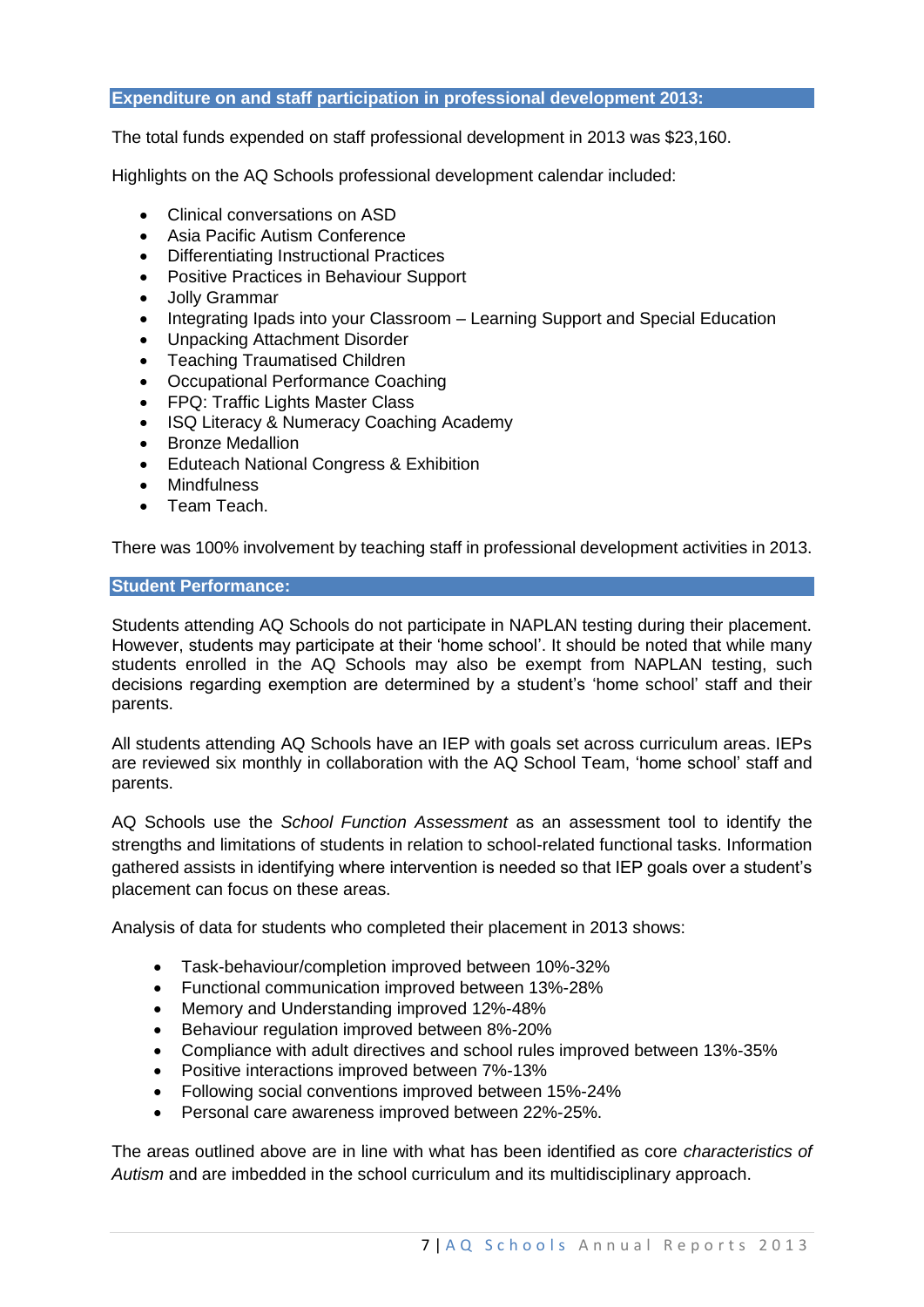In 2013, students also made great progress with 79 percent of Sunnybank and Brighton students achieving all of their literacy based goals and 21 percent achieving some of their goals. In addition, 72 students from both schools participated in the online Reading Eggs program, the results of which showed student scores that frequently equalled or outperformed the national average of up to 14 percent in some areas.

Literacy assessments conducted at the start and finish of placement (for all students attending 2 and 3 day per week placements) for the 38 students who concluded placement in 2013, also indicated that a number of students made very impressive gains, improving up to 20 reading levels during their placement. However, the vast majority of students showed some improvement in their reading levels with the average level of improvement across both schools, being an increase in approximately five reading levels.

## Student attendance - 2013

The average attendance rate for the whole school as a percentage in 2013 was 91.4%.

# Vocational Educational Training qualification (VET)

Number of students awarded certificates under the Australian Qualification Framework (AQF).

| Certificate I                                                                                        | Certificate II | Certificate III or above |  |  |
|------------------------------------------------------------------------------------------------------|----------------|--------------------------|--|--|
|                                                                                                      |                |                          |  |  |
| Students successfully completed ICA10111 Certificate I in Information, Digital Media and Technology. |                |                          |  |  |

## **Parent, student and teacher satisfaction:**

Feedback from parents in 2013 indicated that:

- 100% parents felt their child was happy, safe and well supported in the AQ School environment.
- 90% felt the placement was meeting their major concerns
- 100% felt that the AQ School environment and resources adequately met their child's learning needs
- 95% felt they had been able to use the strategies and information provided by placement staff
- 95% felt happy with the communication and reporting process
- 90% felt that their child's participation and performance improved at their 'home school' as a result of group placement.

The question in regard to students' satisfaction with school proved too abstract for students with Autism, with responses given being influenced more by student's immediate emotions and needs, as opposed to their understanding of the long term benefit of their placement.

Feedback from staff in 2013 indicated that:

- 92% school workforce were satisfied with access to professional development opportunities that relate to school and systemic initiatives
- 84% of staff members were satisfied with morale in the school.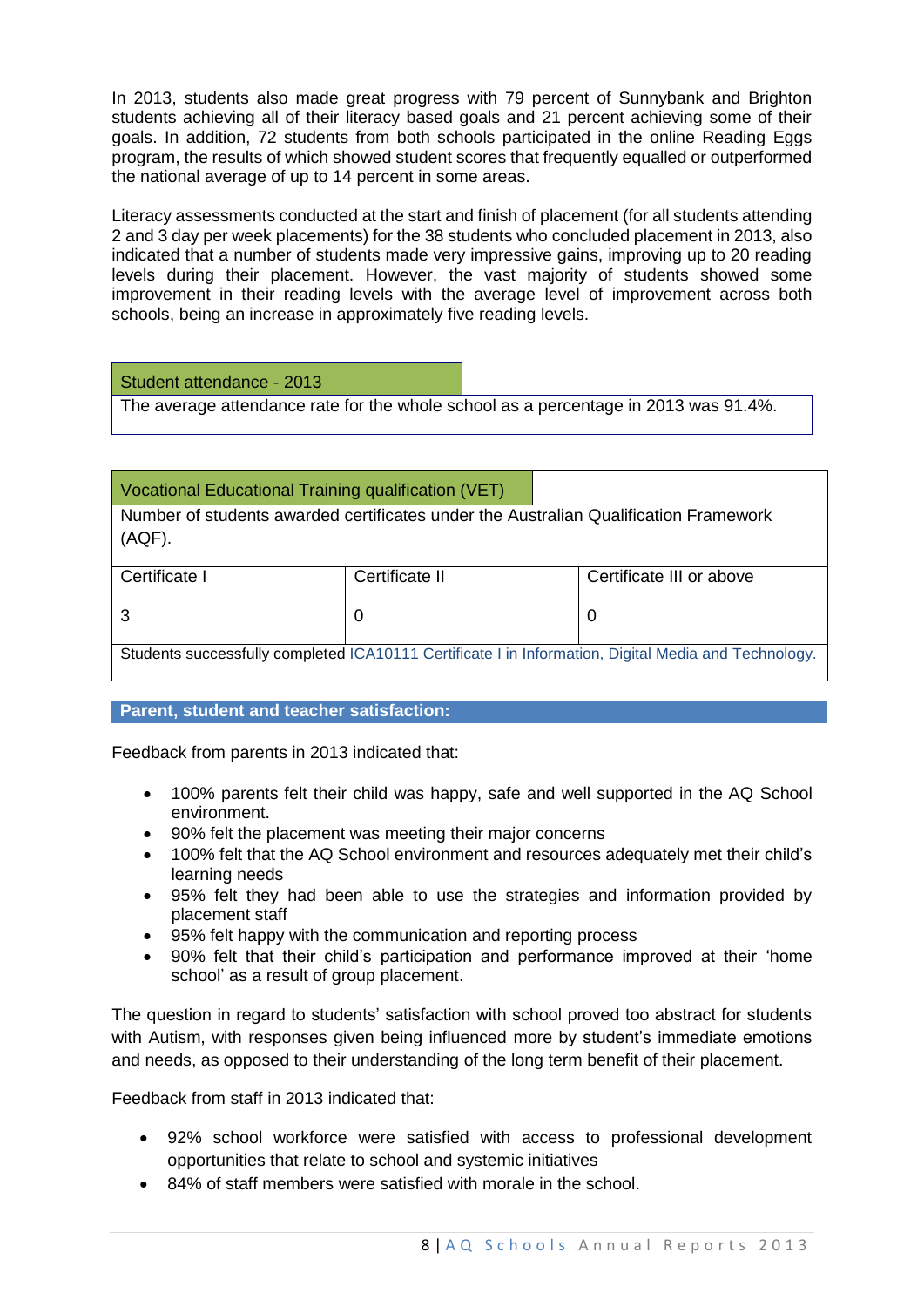#### **How computers are used at AQ to assist learning:**

At Autism Queensland we aim to offer our students access to high quality ICT. Through this we know students with ASD can better communicate with others, be self- sufficient, achieve more at school, and be better placed for employment later in life. It has been well documented that children with ASD have an enhanced ability to learn complex computer skills easily due to their extreme focus and logical thinking. This can give our students the ability to succeed when they often have difficulty doing so.

It is important we prepare students at Autism Queensland for the digital learning environments of both the present and future through use of:

#### The internet:

- Access learning materials to assist their individualised areas of interest
- Be able to go online to use the internet to conduct research for school assignments
- Communicate with students in other schools and countries.

## One to one digital learning:

- Students will be able to visit the computer room as a class unit and work on a range of one to one learning tasks that are individualised to their ability level e.g. reader rabbit, zoombinies, PowerPoint etc.
- Engaging tasks that focus on communication and social skills.
- Students will be able to continue to work and on and even enhance activities from their Education Queensland and private school placements.

#### Collaborative learning:

 Students can produce quality collaborative and co-operative results utilising current best practice, dynamic and stimulating technology e.g. digital photo presentations, digital video making, recording and broadcasting podcasts, garage band soundtracks, web page design etc.

The keys to raising student achievements in both social and academic skills is to provide students with a solid foundation and to motivate them to become lifelong learners.

Technology greatly assists students with Autism to accomplish this goal. It is highly engaging for students and stimulates their imaginations. Numerous research studies on the impact of technology on student learning and motivation have demonstrated this finding with remarkably similar results.

The Schools also received \$20,000 for the expansion of tablet technology. This initiative was announced by Liberal National Party (LNP) late in 2012 and welcomed by all staff. In conjunction with this funding, and further funds received through the Digital Education Revolution (DER) funding, the Schools were able to purchase one iPad per class, establish a class set per site, and purchase iPad docking stations.

In addition, the Sunnybank School was successful in receiving a Commonwealth Bank Staff Community Fund Community Grant for \$10,000, allowing in 2014, the purchase of additional class sets of iPads to accommodate larger enrolment numbers, in addition to upgrades to the multimedia room and other technology areas within the school.